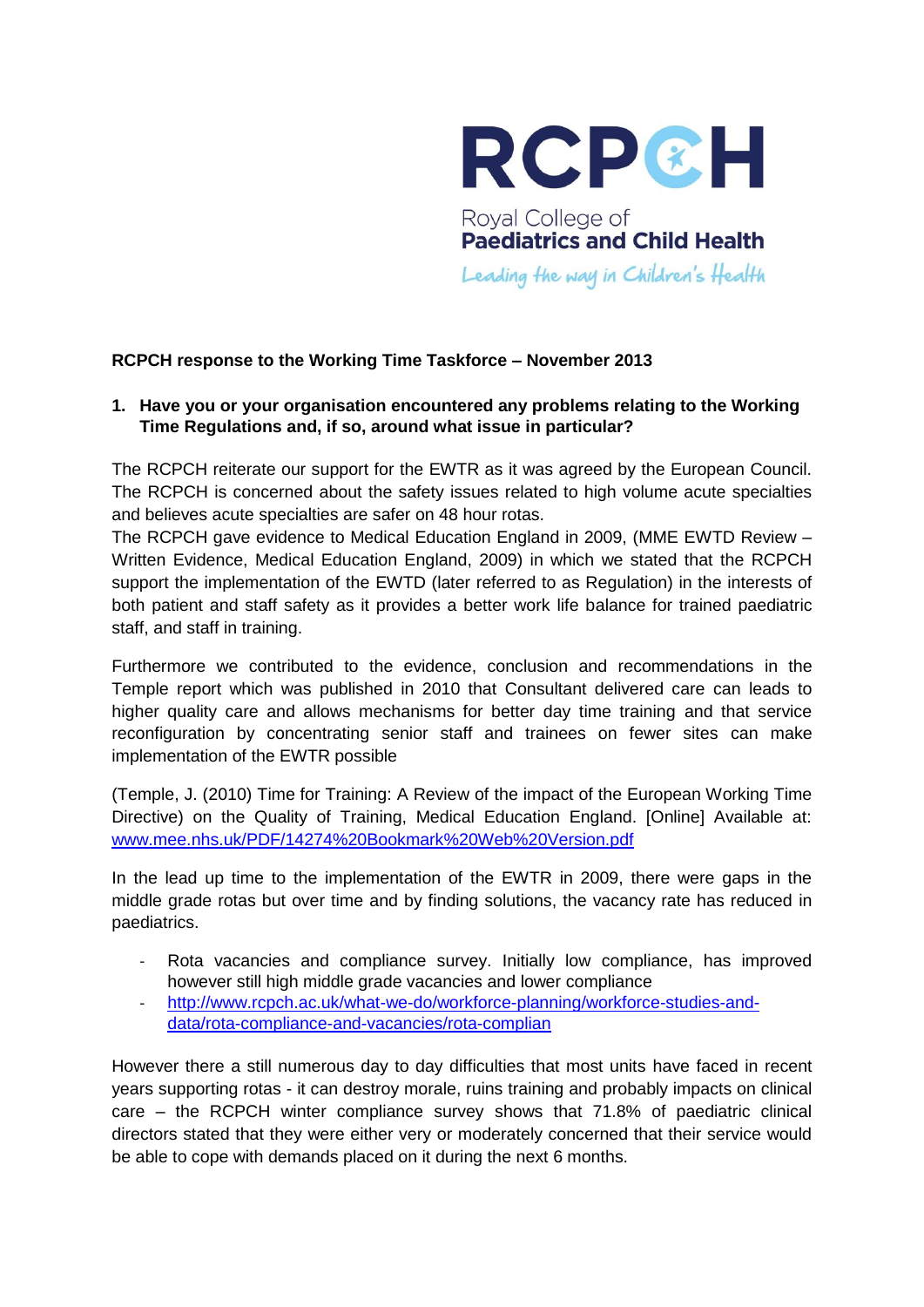The RCPCH fully supports the fact that the EWTR has been implemented as part of health and safety legislation and would not support any potential derogation beyond 48 hours. Such derogation will likely not be used to benefit training as the extra time could be used to maintain small district general hospital services where the trainees will be used for the purposes of service provision, particularly out of hours rather than to maximise training opportunities.

By rescinding the EWTR so that different specialties can potentially work longer hours, will lead to unsafe services. It may prove impossible to implement service reconfigurations on fewer acute sites and it must be recognised that in such service reconfigurations, there are speciality interdependencies such as paediatric surgery and anaesthesia with paediatric medicine – in essence such a retrograde step from the recommendations in the Temple report would lead to a less safe and sustainable service

It also needs to be remembered that juniors' working practices are also governed by the "New Deal" as well; a voluntary agreement between Royal Colleges, BMA and DH and this is a constraint which would still exist given any change to EWTR.

## **2. What have you or your organisation been able to do to solve these problems?**

The RCPCH fully supports the continuation of the EWTR and strongly advocates that other Royal Colleges take note of its solutions to implement the Regulation. By having the WTR in place, we are showing that standards of care can be improved and that by having safer and more sustainable services by concentrating acute inpatient services on fewer sites, and there is, in turn, a beneficial impact in training of junior doctors.

Solutions to implement the EWTD and improve standards of care, are highlighted in the publication Facing the Future (FTF) which lists 10 minimum service standards for acute paediatric services FTF gives the following interlocking recommendations (RCPCH, Facing the Future: A review of Paediatric Services, RCPCH, April 2011, [http://www.rcpch.ac.uk/facingthefuture\)](http://www.rcpch.ac.uk/facingthefuture).

- Reconfiguration of acute services onto fewer specialised sites  $\bullet$
- Expansion of consultant numbers and in consultant resident shift working
- Expansion of GP training
- Expansion of the extended and advanced role of nurses  $\bullet$
- Reduction in the number of paediatric trainees.

These service standards were audited in 2012 and the results published in Back to Facing the Future [http://www.rcpch.ac.uk/facingthefuture;](http://www.rcpch.ac.uk/facingthefuture)

The RCPCH published in July 2009 advice to consultants to reflect the expected pressures on general and neonatal rotas when the directive comes into force in August 2009. [http://www.rcpch.ac.uk/sites/default/files/asset\\_library/Research/Workforce/RCPCH%20Advi](http://www.rcpch.ac.uk/sites/default/files/asset_library/Research/Workforce/RCPCH%20Advice%20on%20WTD%20July%2009.pdf) [ce%20on%20WTD%20July%2009.pdf](http://www.rcpch.ac.uk/sites/default/files/asset_library/Research/Workforce/RCPCH%20Advice%20on%20WTD%20July%2009.pdf)

In May 2009, the College published the document [RCPCH guidance on the role of the](http://www.rcpch.ac.uk/system/files/protected/page/RCPCH%20Role%20of%20the%20Consultant%20Paediatrician%20FINAL.pdf)  consultant paediatrician [in providing acute care in hospital in the hospital](http://www.rcpch.ac.uk/system/files/protected/page/RCPCH%20Role%20of%20the%20Consultant%20Paediatrician%20FINAL.pdf) to disseminate information on new and innovative approaches to the role of the acute paediatrician in order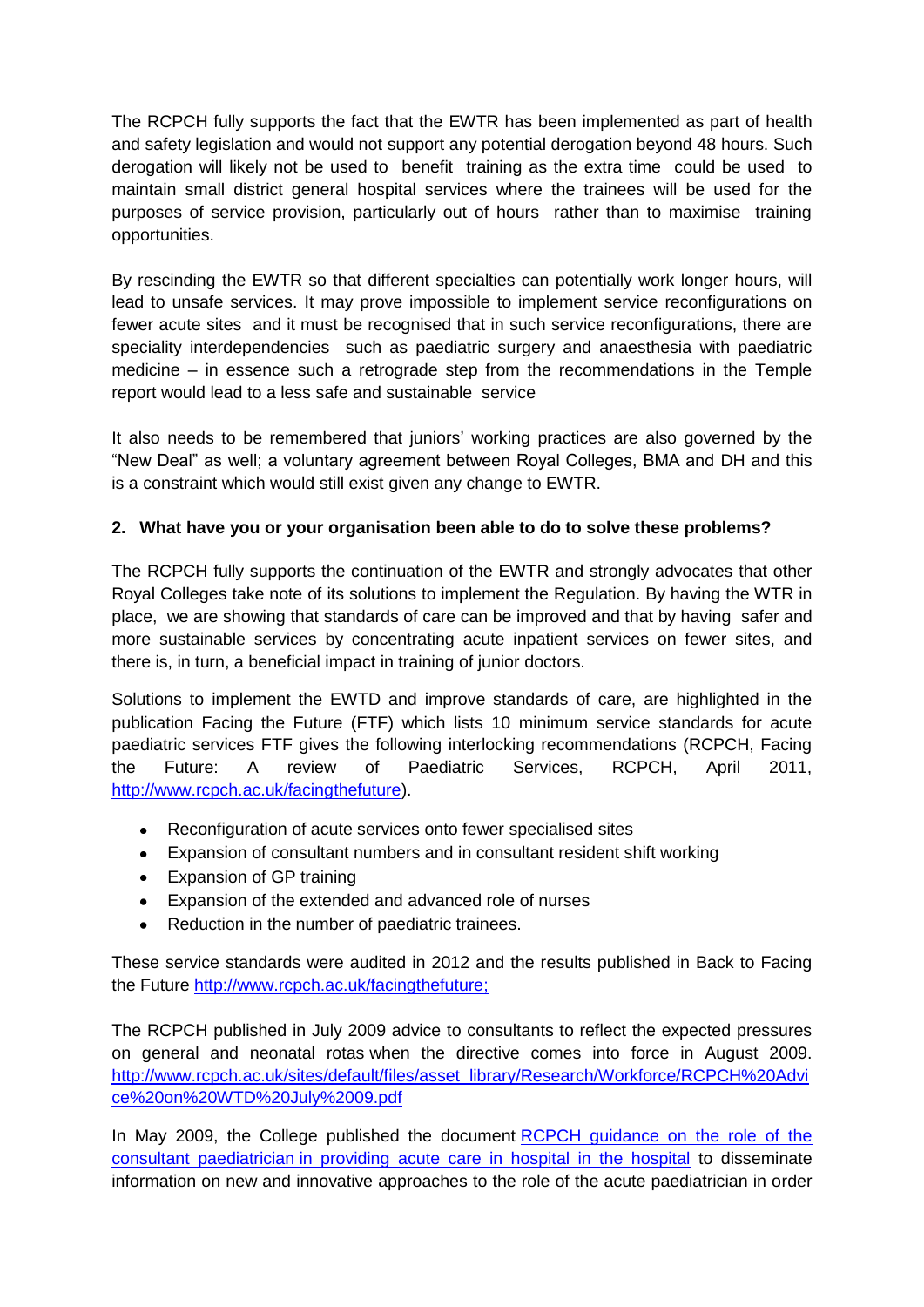to promote safe and sustainable services that meet the requirements of the 2009 Working Time Directive (WTD). This publication was quoted in the Temple Report (p44) as moving towards a consultant delivered service.

In response to this, the RCPCH expanded the models of consultant delivered care, particularly aimed at consultant resident shift working for the provision of acute paediatric services. This is a step toward meeting, in particular, Standard 8 of the RCPCH's FtF 10 acute service standards. Evidence from the 2009 and 2011 RCPCH workforce censuses has shown that the numbers of doctors participating in resident shift working in acute paediatric and neonatal care has increased.

The RCPCH contributed to the AMRoC report "The Benefits of Consultant Delivered Care. (January 2012).

The RCPCH also published the outcomes of its own project in 2012 entitled the Benefits of Consultant Delivered care which showed that this pattern of delivering acute care resulted in better day-time training, improved quality of care for patients, good quality handovers and better communication with parents [http://www.rcpch.ac.uk/system/files/protected/page/CDC%20full%20report%2024%2004%2](http://www.rcpch.ac.uk/system/files/protected/page/CDC%20full%20report%2024%2004%2012%20V2.pdf) [012%20V2.pdf](http://www.rcpch.ac.uk/system/files/protected/page/CDC%20full%20report%2024%2004%2012%20V2.pdf)

The RCPCH recognise the constraints of the consultant delivered care model in providing a complete solution to pressures exacerbated by the EWTR in that team job planning and an acknowledgement of the need for phased careers must all be balanced when implementing CDC systems. We also acknowledge the areas of uncertainty around the CDC model, including how to ensure you maintain the quality of independent decision making of the consultants is maintained by doctors trained in this environment. It is important that without further credible alternatives, more work needs to be done on CDC models. The uncertainty about future service delivery models means that it is difficult to plan realistically for the future number of trainees needed and the consequent effects that this will have on those in or wishing to enter training in the specialty.

The RCPCH have continued to work very closely with paediatric trainees in developing its policy in regard to EWTR and consultant delivered care. The following extract from the 1st Annual Trainees' Committee Survey Report – 2012

*In April 2012 the RCPCH published its report on Consultant Delivered Care (CDC), which concluded that children would receive better care if they had 24/7 access to a consultant11. CDC differs from Consultant Led Care (CLC), as in CDC models the consultant is clinically responsible for the care a patient receives (e.g. siting cannulas, writing drug charts) rather than supervising the delivery of this care by others. Resident Shift Working Consultants (RSWC) is those who are present in the hospital as part of a CDC model outside of normal working hours (i.e. in the evening, overnight or weekend). The provision of CDC and the development of the RSWC role provide an opportunity to improve the work-life balance in paediatrics. RSWC are limited to the 48-hour working week under the EWTD, so time working unsociable hours is rewarded by time in lieu at other times during the week. RSWC offer the opportunity to provide cover for gaps in middle grade rotas, improving opportunities for training and reducing the proportion of unsociable hours for trainees. Whilst evidence is limited, it would appear that the majority of RSWCs are positive about their role11.*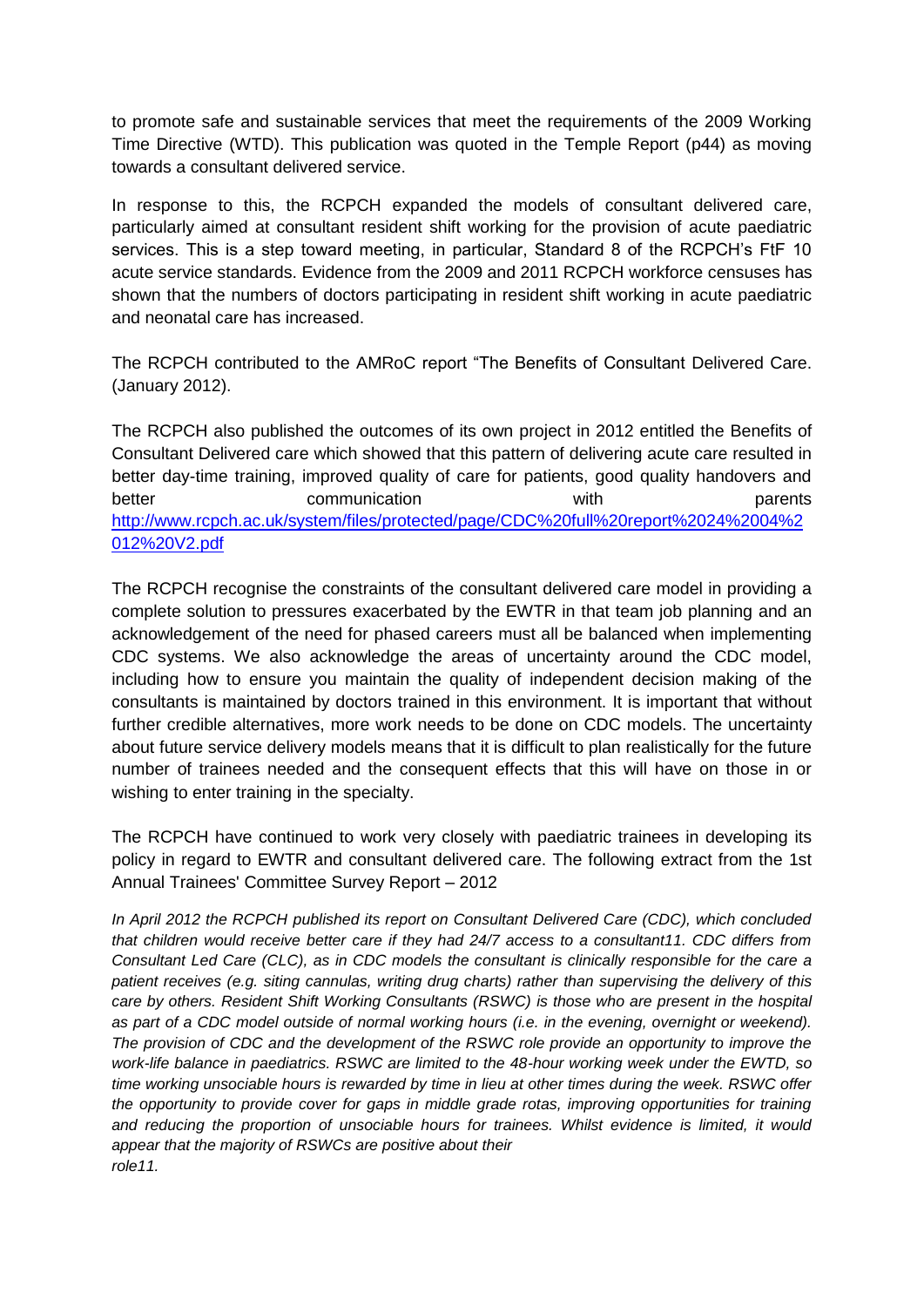*It is clear that ongoing trainee involvement is required in the development of the consultant role. 'No decision about me without me', a phrase to describe the need to involve patients in their own care should equally be applied in these circumstances. Changes made without the involvement of the doctors who are ultimately to work in these roles are unlikely to prove palatable to a body of trainees already expressing reservations about continuing in paediatric training, as our survey has revealed. It is essential that trainees entering into paediatric training in coming years are as well informed as possible about the changes that are likely to occur to the consultant role and do not feel misled about the type of career they have been recruited into. Conversely, it is important that paediatrics trainees entering into paediatrics have realistic expectations about what it is to be a paediatrician and understand that some antisocial hours are essentially inevitable, though this is likely to be compensated elsewhere during the working week.*

## **3. What more could be done to solve these problems?**

The report of Back to Facing the Future referenced above, set out a series of recommendations which are relevant to solving any problems associated with the EWTR and to build a safe and sustainable service for paediatrics? These are set out below.

- The College will work further to encourage units to provide better consultant (or equivalent) *coverage when they are at their busiest. It is essential that paediatrics is a 24 hours a day, seven days a week specialty, and consequently the service should be organised around the child's needs.*
- *The RCPCH will continue to have discussions with the Care Quality Commission about how the standards might be applied within a regulatory framework*
- *The College will continue its invited reviews programme, using the standards published in Facing the Future to provide a framework in which quality and safety are maintained in the system. 18 of these reviews have taken place in the first 18 months of the programme and this exposes both difficulties, complexities and new ways of working.*
- *Individual units need to improve their data collection around outcomes, and how these are impacted upon by meeting the Facing the Future standards.*
- *The RCPCH will conduct further research on the impact of the standards upon quality, safety and outcomes. Facing the Future was built by consensus, and has been accepted by the service as the minimum standard. What is now required is to move beyond that consensus to demonstrate improved outcomes for children and young people.*
- *The RCPCH urges consultants and trainees to maintain a dialogue around the standards and their impact on training, and ensure that it is not adversely affected.*
- *Urgent reconfiguration and new models of provision need to be explored, and these interfaces may well form the basis of future College work in the Facing the Future series.*
- The Strategic Clinical Networks for Children and Maternity in England should make it an urgent *priority to reduce the unwarranted variation in care that may well result from such arrangements. Equally, in the other three home nations health trusts will need to work together to ensure that specialty advice is consistently accessible.*
- The RCPCH will be following up with units where standard 10 is not being met to ensure that *there are adequate child protection arrangements across the UK.*
- *The RCPCH will continue to look at more innovative models of service provision, providing more care in the community, whilst centralising expertise.*

Implement the recommendations of the Children and Young people's Health outcomes Forum, particularly those relating to Safe and Sustainable service (chapter 6) and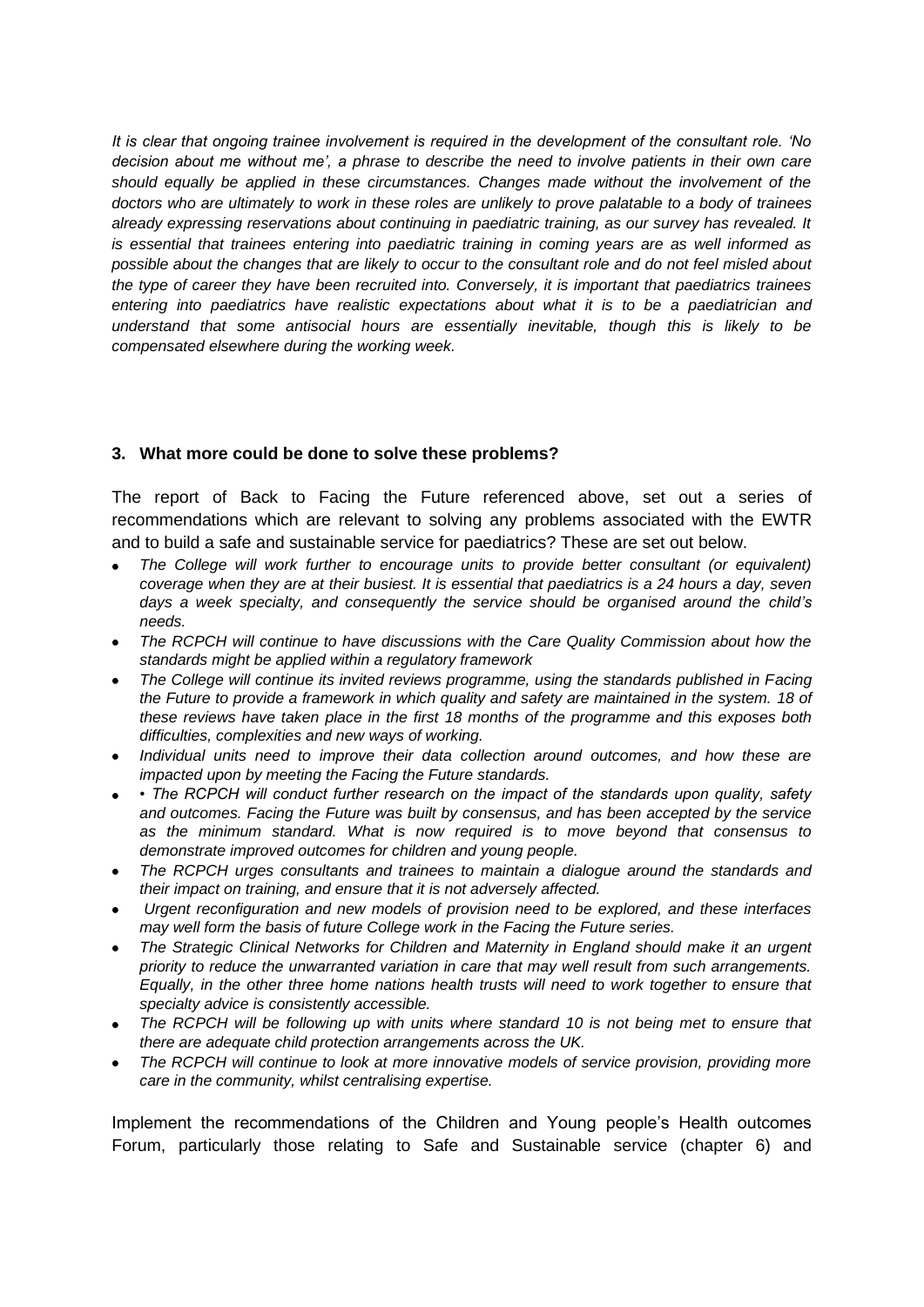Workforce, education and training (chapter 7). The College continue to work with the forum to ensure that these recommendations are followed through.

The College Scottish Committee works closely with the Scottish Government Workforce planning Board and Children and Young Peoples Support Group to look at how innovative models of care are developed and that staffing levels are maintained or increase to ensure working time compliance and the delivery of safe services

In paediatrics, we will use the data and information we collect from our regular workforce surveys and invited reviews to highlight and share areas of good practice, to ensure the lessons learned are disseminated more widely. The RCPCH has a workforce strategy which includes a number of elements which are designed to promote new ways of working such as organising events across the UK to focus on new ways of working, developing web based methods to share good practice, to undertake detailed modelling work for acute and neonatal rotas and to engage HEE/CfWI and other national workforce planning organisations to develop projects looking at new workforce models. We will also continue our annual surveys to monitor rota vacancies and compliance with the working time regulations.

Further, in paediatrics we will be looking at how primary and secondary care can work more closely to deliver a more flexible service, with more GPs trained in paediatrics and more paediatric consultants delivering care out of the hospital setting. This has the potential of creating a greater critical mass for acute rota cover and for graduated stepping down from acute roles.

The RCPCH has always been committed to ensuring paediatric doctors in training do not spend significant amounts of time undertaking inappropriate tasks in the workplace. With the introduction of the European Working Time Regulation (EWTR) it is important to ensure that junior doctors in training are exposed to the greatest training opportunities possible, the RCPCH Trainees' Committee has proposed that it is important to issue updated guidance. [http://www.rcpch.ac.uk/system/files/protected/page/Trainee%20Survey%20Report%2022%2](http://www.rcpch.ac.uk/system/files/protected/page/Trainee%20Survey%20Report%2022%2010%202012_1.pdf) [010%202012\\_1.pdf](http://www.rcpch.ac.uk/system/files/protected/page/Trainee%20Survey%20Report%2022%2010%202012_1.pdf)

## **4. Is there specific evidence (such as publications or studies) you would highlight to the taskforce?**

In addition to the documents already referred to above:-

- a) Children's And Maternity Services In 2009: Working Time Solutions July 2008. Report of a joint project between RCOG and RCPCH [http://www.rcpch.ac.uk/sites/default/files/asset\\_library/Research/Workforce/final%20v](http://www.rcpch.ac.uk/sites/default/files/asset_library/Research/Workforce/final%20version%20web.pdf) [ersion%20web.pdf](http://www.rcpch.ac.uk/sites/default/files/asset_library/Research/Workforce/final%20version%20web.pdf)
- b) Workforce models described as the 11 and 9 cell models for Tier 2 rotas (middle grade) have been designed to meet the EWTD and to include resident shift working patterns- Delivering Safe Services: Consultant Delivered Care for Maternity, Paediatric and Neonatal Services (Teamwork Management Services 2008).